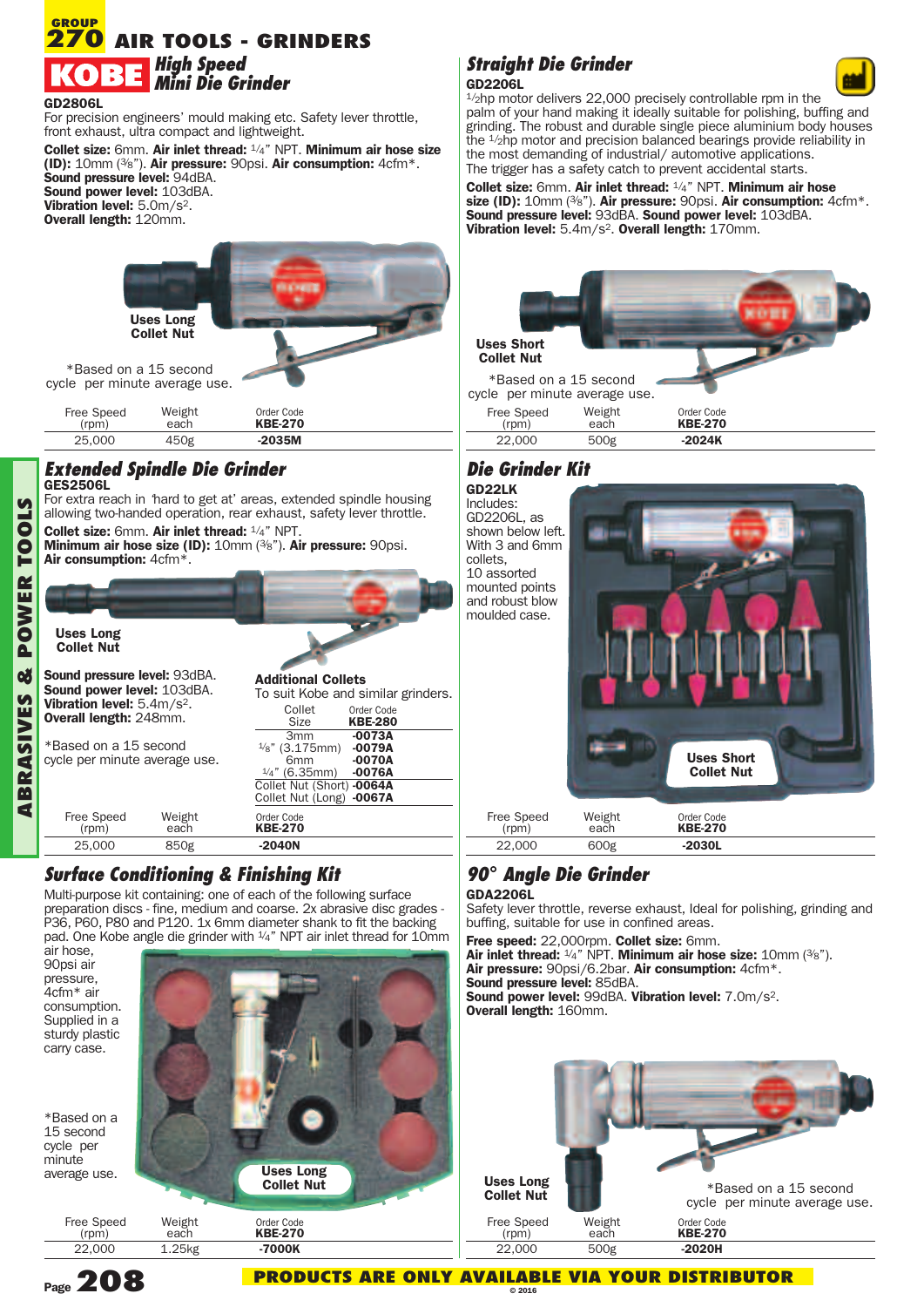

## *Extended Spindle Die Grinder*

#### **FDG180e**

For polishing, buffing, deburring and grinding. Rubber handle provides grip and comfort. Extended head for flexibility in tight areas. Speed regulator. Safety release throttle. Rear exhaust. Ball bearing construction for long tool life.



**A B**

**RASIV E S**

**& P**

**OW E R**

**T O**

**O L S**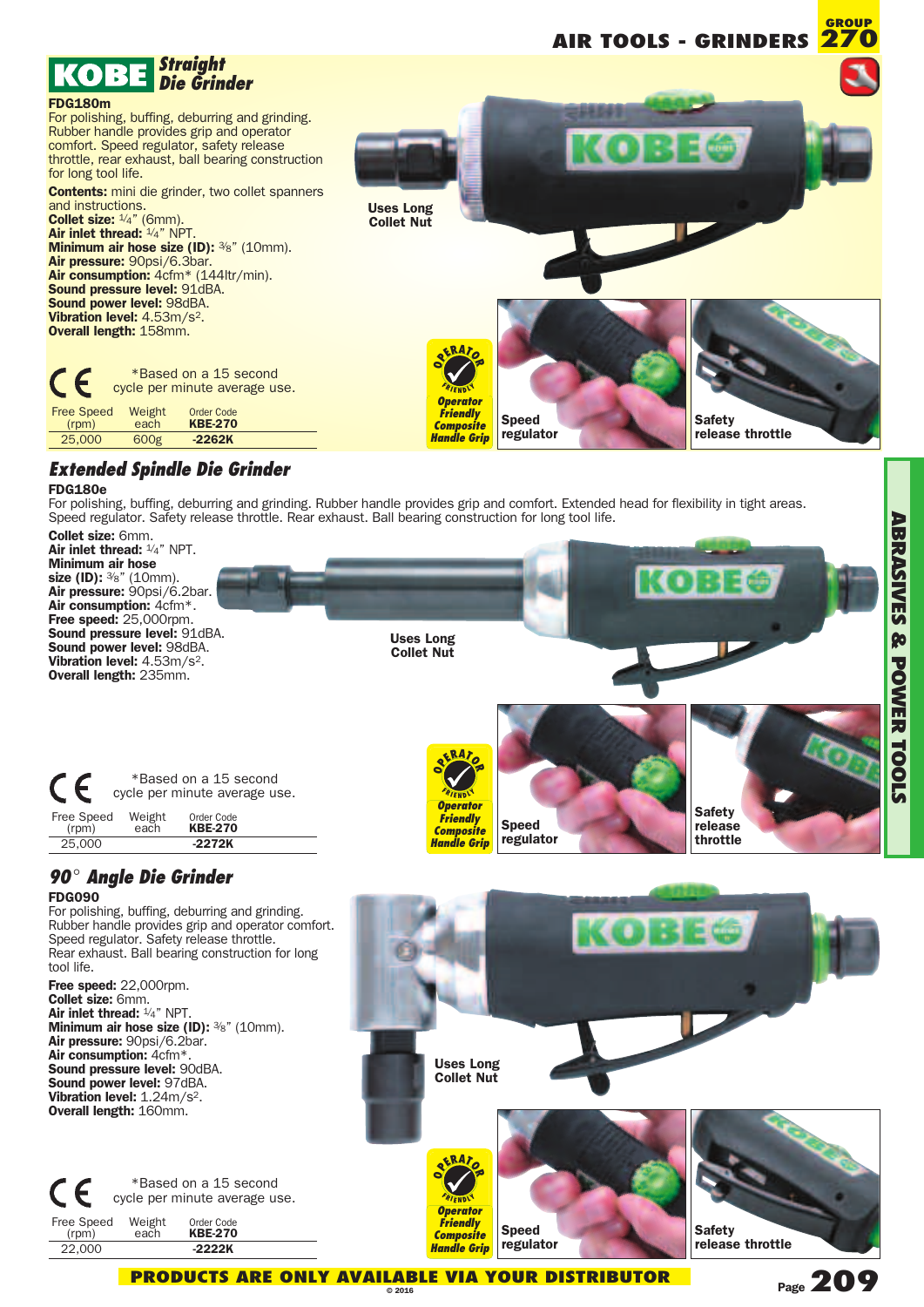#### **GROUP AIR TOOLS - GRINDERS 270** *Straight Continuous Use* Ε B  $\mathbf{O}$ *Die Grinder*

**Uses Short Collet Nut**

#### **B3456**

Reversible hardened steel <sup>1/4"</sup> collet. Short body length allowing access into hard to reach areas. Planetary gears for longer life and smoother running. Low profile teasing throttle for precise speed control. Rotating air inlet to prevent the air hose tangling.

**Drive size:**  $\frac{1}{4}$ " (6mm),  $\frac{1}{8}$ " (3mm). **Free speed:** 25,000rpm. **Air pressure:** 6.2bar (90psi). **Air consumption:** 4cfm\* (113ltr/min). **Air inlet thread:** 1/ 4" NPT. **Minimum air hose size (ID):** 10mm (3/ 8"). **Sound pressure level:** 91dBA. **Sound power level:** 98dBA. **Vibration level:** 4.53m/s2. **Overall length:** 160mm.

\*Based on a 15 second CE cycle per minute average use. Free Speed Weight ee Speed Weight Order Code<br>(rpm) each **KBE-270** 

25,000 0.60kg **-4090K**

### *90*° *Angle Die Grinder* **B3144**

Short body length allowing access into hard to reach areas. Planetary gears for longer life and smoother running. Low profile teasing throttle for precise speed control. Rotating air inlet to prevent the air hose tangling.

**Collet size:**  $\frac{1}{4}$ " (6mm),  $\frac{1}{8}$ " (3mm). **Free speed:** 20,000rpm.<br>**Air pressure:** 6.2bar (90psi).<br>**Air consumption:** 4cfm\* (113ltr/min). Air inlet thread: 1/4" NPT. **Minimum air hose size (ID):** 10mm (3/ 8"). **Sound pressure level:** 90dBA. **Sound power level:** 97dBA. **Vibration level:** 1.24m/s2. **Overall length:** 165mm.

\*Based on a 15 second CE cycle per minute average use.

| Free Speed | Weight             | Order Code     |
|------------|--------------------|----------------|
| (rpm)      | each               | <b>KBE-270</b> |
| 20,000     | 0.50 <sub>kg</sub> | $-4080K$       |

#### *115*° *Angle* **KOBE** *Die Grinder*

### **FDG115**

**ABRA**

**SIV ES**

**&POW ERT O O L** <u>ທ</u>

> For polishing, buffing, deburring and grinding. Rubber handle provides grip and operator comfort. 115° angle head for flexibility in tight areas. Speed regulator. Safety release throttle. Rear exhaust. Ball bearing construction for long tool life.

**Free speed:** 22,000rpm. **Collet size:** 6mm. **Air inlet thread:** 1/ 4" NPT. **Minimum air hose size:** 3/ 8" (10mm). **Air pressure:** 90psi/6.2bar. **Air consumption:** 4cfm\*. **Sound pressure level:** 90dBA. **Sound power level:** 97dBA. **Vibration level:** 1.05m/s2. **Overall length:** 195mm.

|    | *Based on a 15 second         |
|----|-------------------------------|
| CE | cycle per minute average use. |
|    |                               |

Free Speed Weight ee Speed Weight Order Code<br>(rpm) each **KBE-270** 22,000 **-2242K**











**Safety release throttle**

**Speed regulator**